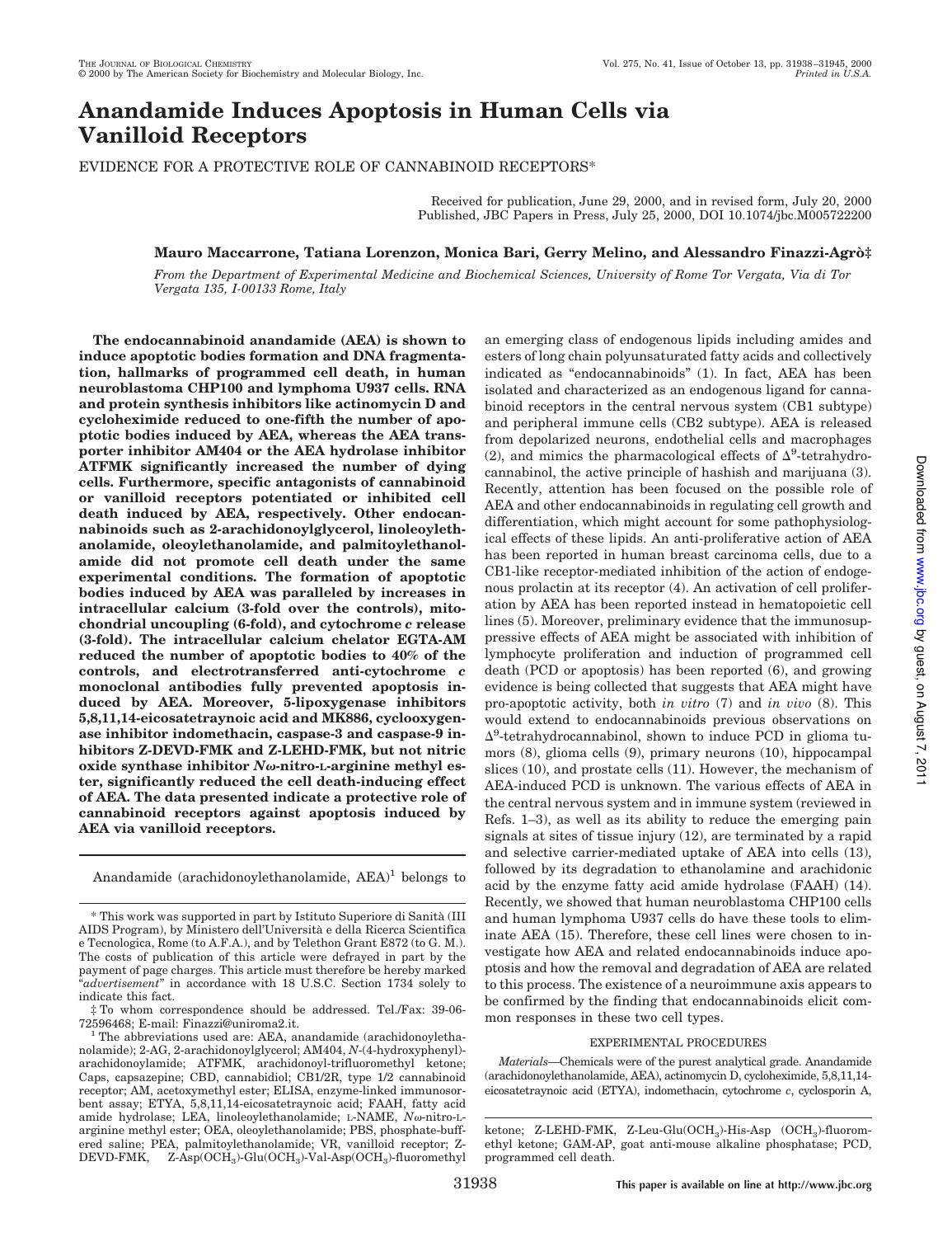and *N*<sub>0</sub>-nitro-L-arginine methyl ester (L-NAME) were purchased from Sigma. 2-Arachidonoylglycerol (2-AG), arachidonoyltrifluoromethyl ketone (ATFMK) and *N*-(4-hydroxyphenyl)arachidonoylamide (AM404) were from Research Biochemicals International. EGTA-AM, capsaicin ([*N*-(4-hydroxy-3-methoxy-phenyl)methyl]-8-methyl-6-nonenamide), capsazepine (*N*-[2-(4-chlorophenyl)ethyl]-1,3,4,5-tetrahydro-7,8-dihydroxy-2H-2-benzazepine-2-carbothioamide, Caps), caspase-3 inhibitor II (Z-Asp(OCH<sup>3</sup> )-Glu(OCH<sup>3</sup> )-Val-Asp(OCH<sup>3</sup> )-fluoromethyl ketone, Z-DEVD-FMK), and caspase-9 inhibitor I (Z-Leu-Glu(OCH<sub>3</sub>)-His-Asp(OCH<sub>3</sub>)-fluoromethyl ketone, Z-LEHD-FMK) were from Calbiochem. [3H]AEA (223 Ci/mmol) and [3H]CP55,940 (126 Ci/mmol) were purchased from NEN Life Science Products. *N*-Piperidino-5-(4-chlorophenyl)-1-(2,4-dichlorophenyl)-4-methyl-3-pyrazolecarboxamide (SR141716) and *N*-[1(*S*) endo-1, 3, 3-trimethylbicyclo[2.2.1]heptan-2-yl]-5-(4-chloro-3-methylphenyl)-1-(4-methylbenzyl)-pyrazole-3-carboxamide (SR144528) were a kind gift from Sanofi Recherche (Montpellier, France). Palmitoylethanolamide (PEA), oleoylethanolamide (OEA), and linoleoylethanolamide (LEA) were synthesized and characterized (purity  $>96\%$  by gas-liquid chromatography) as reported (15). Cannabidiol (CBD) was a kind gift from Dr. M. Van der Stelt (Utrecht University, The Netherlands). 5,5',6,6'-Tetrachloro-1,1',3,3'-tetraethylbenzimidazol-carbocyanine iodide (JC-1) and 1-[2-amino-5-(2,7-dichloro-6-hydroxy-3-oxy-9-xanthenyl) phenoxy]-2-[2-amino-5-methyl-phenoxy]ethane-*N,N,N',N'*-tetraacetoxymethyl ester (Fluo-3 AM) were from Molecular Probes. Anti-cytochrome *c* monoclonal antibodies (clone 7H8.2C12 and clone 6H2.B4) were purchased from PharMingen, and goat anti-mouse alkaline phosphatase conjugates (GAM-AP) were from Bio-Rad. Non-immune mouse serum was from Nordic Immunology (Tilburg, The Netherlands).

*Cell Culture and Treatment—*Human neuroblastoma CHP100 cells were cultured as reported (15), in a 1:1 mixture of Eagle's minimal essential medium plus Earle's salts and Ham's F-12 media (Flow Laboratories Ltd., Ayrshire, Scotland, UK), supplemented with 15% heatinactivated fetal bovine serum, sodium bicarbonate (1.2 g/l), 15 mM Hepes buffer, 2 mM L-glutamine, and 1% non-essential amino acids. Human lymphoma U937 and leukemia DAUDI cells were cultured in RPMI 1640 medium (Life Technologies, Inc.) supplemented with 25 mM Hepes, 2.5 mM sodium pyruvate, 100 units/ml penicillin, 100  $\mu$ g/ml streptomycin, and 10% heat-inactivated fetal calf serum (15). Rat C6 glioma cells, a kind gift from Dr. Dale G. Deutsch (Department of Biochemistry and Cell Biology, State University of New York, Stony Brook), were cultured in Ham's F-12 medium supplemented with 10% fetal calf serum as described (9). Cells were maintained at 37 °C in a humidified atmosphere with  $5\%$  CO<sub>2</sub> and were fed every 3-4 days. Before each treatment, cells were washed twice with sterile,  $Ca^{2+}$  and  $Mg^{2+}$ -free phosphate-buffered saline (PBS), and then they were resuspended in sterile PBS at a concentration of  $10^6$  cells/ml. Cell suspensions were incubated for 30 min at 37 °C in the presence of various concentrations (up to 10  $\mu$ M) of endocannabinoids dissolved in methanol, and they were then resuspended in their culture media for the indicated periods. Control cells were incubated with the same volumes of vehicle alone (up to 10  $\mu$ l/ml PBS). The interference of various compounds with the effects of AEA was assessed by incubating together CHP100 or U937 cells with each substance and AEA.

Electrotransfer of anti-cytochrome *c* monoclonal antibodies (clone  $6H2.B4$ , which recognizes the native form of cytochrome  $c$ ; 200  $\mu$ g/test) into U937 cells (10<sup>6</sup> cells/test) was performed with a Gene Pulser II Plus apparatus (Bio-Rad). Exponentially decaying pulses were generated and delivered to cells suspended in PBS (0.7 ml/test) in sterile disposable electroporation cuvettes (Bio-Rad) of 0.4-cm path length (16). U937 cells were electroporated at a capacitance of 125 microfarads and a field strength of 800 V/cm, with a time constant  $(\tau)$  of 1.5  $\pm$  0.2 ms. Control cells were electroporated under the same experimental conditions, in the presence of non-immune mouse serum  $(200 \mu g/\text{test})$ . After electroporation, cells were kept for 5 min at 4 °C, and they were then washed twice in PBS and treated with AEA as described for the non-electroporated cells. Under these experimental conditions, approximately 1.0 pg/cell  $(2.5 \mu g/mg$  protein) of monoclonal antibodies was incorporated (16).

*Evaluation of Cell Death—*After incubation for the indicated periods in culture medium, floating and enzymatically detached cells were collected together by centrifugation at  $200 \times g$  for 5 min. Viability was estimated by trypan blue dye exclusion in a Neubauer hemocytometer. Apoptosis was estimated in all experiments by cytofluorimetric analysis in a FACScalibur flow cytometer (Becton Dickinson), which quantified apoptotic body formation in dead cells by staining with propidium iodide (50  $\mu$ g/ml, pretreated also with RNase to reduce noise), as reported (17). Cells were fixed using a methanol:acetone (4:1 v/v) solution, 1:1 in PBS, at  $-20$  °C, and were stored at 4 °C. Cells were excited at 488 nm using a 15-milliwatt argon laser, and the fluorescence was monitored at 570 nm. Events were triggered by the FSC signal and gated for FL2-A/FL2-W to skip aggregates. Ten thousand events were evaluated using the Cell Quest Program. Controls of different cell lines contained less than  $4.0 \pm 1.0$  apoptotic bodies every 100 cells analyzed. PCD was evaluated also by the cell-death detection ELISA kit (Roche Molecular Biochemicals), based on the evaluation of DNA fragmentation by an immunoassay for histone-associated DNA fragments in the cell cytoplasm (18).

*Determination of Anandamide Uptake and Fatty Acid Amide Hydrolase (FAAH)*—The uptake of [<sup>3</sup>H]AEA by intact C6 or DAUDI cells was studied as described (15). Cells were washed in PBS and resuspended in the respective serum-free culture media, at a density of  $2 \times 10^6$  cells/ml. Cell suspensions (1 ml/test) were incubated for different time intervals, at 37 °C, with 200 nM [ <sup>3</sup>H]AEA; then they were washed three times in 2 ml of culture medium containing 1% bovine serum albumin and were finally resuspended in 200  $\mu$ l of PBS. Membrane lipids were then extracted (18), resuspended in 0.5 ml of methanol, and mixed with 3.5 ml of Sigma-Fluor liquid scintillation mixture for non-aqueous samples (Sigma), and radioactivity was measured in a LKB1214 Rackbeta scintillation counter (Amersham Pharmacia Biotech). To discriminate noncarrier-mediated from carrier-mediated transport of AEA into cell membranes, control experiments were made at 4 °C (15). Incubations (15 min) were also carried out with different concentrations of [3H]AEA, in the range 0–1000 nm, in order to determine apparent  $K<sub>m</sub>$  and  $V<sub>max</sub>$  of the uptake by Lineweaver-Burk analysis (in this case, the uptake at 4 °C was subtracted from that at 37 °C). AEA uptake was expressed as picomoles of AEA taken up per min per mg of protein.

Fatty acid amide hydrolase (EC 3.5.1.4; FAAH) activity was assayed in C6 or DAUDI cell extracts by measuring the release of  $[{}^{3}H]$ arachidonic acid from [3H]AEA, using reversed phase high performance liquid chromatography as reported (15). FAAH activity was expressed as picomoles of arachidonate released per min per mg of protein. Kinetic studies were performed using different concentrations of [3H]AEA (in the range 0–25  $\mu$ M), and the kinetic constants ( $K_m$ ,  $V_{\text{max}}$ ) were calculated by fitting the experimental points in a Lineweaver-Burk plot with a linear regression program (Kaleidagraph 3.0.4). Straight lines with *r* values  $>0.95$  were obtained.

*Cannabinoid Receptor Binding Assay—*CHP100, U973, C6, or DAUDI cells  $(2 \times 10^8)$  were pelleted and resuspended in 8 ml of buffer A  $(2 \text{ mm Tris-EDTA}, 320 \text{ mm sucrose}, 5 \text{ mm MgCl}_2, \text{ pH } 7.4)$  and then were homogenized in a Potter homogenizer and centrifuged at 1000  $\times$ *g* for 10 min (19). The supernatant was recovered and combined with the supernatants obtained from two subsequent centrifugations at  $1000 \times g$  of the pellet. Combined supernatant fractions were centrifuged at  $40000 \times g$  for 30 min, and the resulting pellet was resuspended in assay buffer B (50 mm Tris-HCl, 2 mm Tris-EDTA, 3 mm  $\mathrm{MgCl}_2$ , pH 7.4), to a protein concentration of 1 mg/ml (19). The membrane preparation was divided in aliquots, quickly frozen in liquid nitrogen, and stored at  $-80$  °C for no longer than 1 week. These membrane fractions, as well as those prepared from the brain of Wistar rats (male, weighting 250–280 g), were used in rapid filtration assays with the synthetic cannabinoid  $[3H]CP$ 55,940, as described previously (19). Data of displacement of 400 pM [<sup>3</sup>H]CP 55,940 by various concentrations of AEA (in the range  $10^{-12}$  to  $10^{-6}$  M) were elaborated by the GraphPad program (GraphPad Software for Science), calculating the inhibition constant  $(K_i)$  as reported (20). Unspecific binding was determined in the presence of 10  $\mu$ M AEA (19, 20). Binding of [<sup>3</sup>H]AEA to cells was assessed using the same membrane preparations and the same filtration assays as those described above for the cannabinoid receptors binding.

*Measurement of Mitochondrial Uncoupling and Intracellular Calcium—*Mitochondrial uncoupling and intracellular calcium concentration were evaluated by flow cytometric analysis in a FACScalibur Flow Cytometer (Becton Dickinson).

Mitochondrial uncoupling was measured using the fluorescent probe JC-1, as described (21). JC-1 (dissolved in dimethyl sulfoxide) was used at 20  $\mu$ M final concentration. Control cells were treated with vehicle alone (1% of the final volume). After the treatment, CHP100 or U937 cells were washed in PBS and incubated 20 min at 37 °C. Cells were then analyzed in a FL1/FL2 dot plot (530 nm/570 nm), gating on morphologically normal cells.

Cytoplasmic free calcium was measured using the fluorescent  $Ca^{2+}$ indicator Fluo-3 AM, as reported (22). CHP100 or U937 cells were collected by centrifugation and washed twice in  $Ca^{2+}$ - and  $Mg^{2+}$ -free PBS. Then, Fluo-3 AM (10  $\mu$ M dissolved in dimethyl sulfoxide) was added, and cells were incubated 40 min at 37 °C in the dark and frequently shaken manually. Control cells were treated with vehicle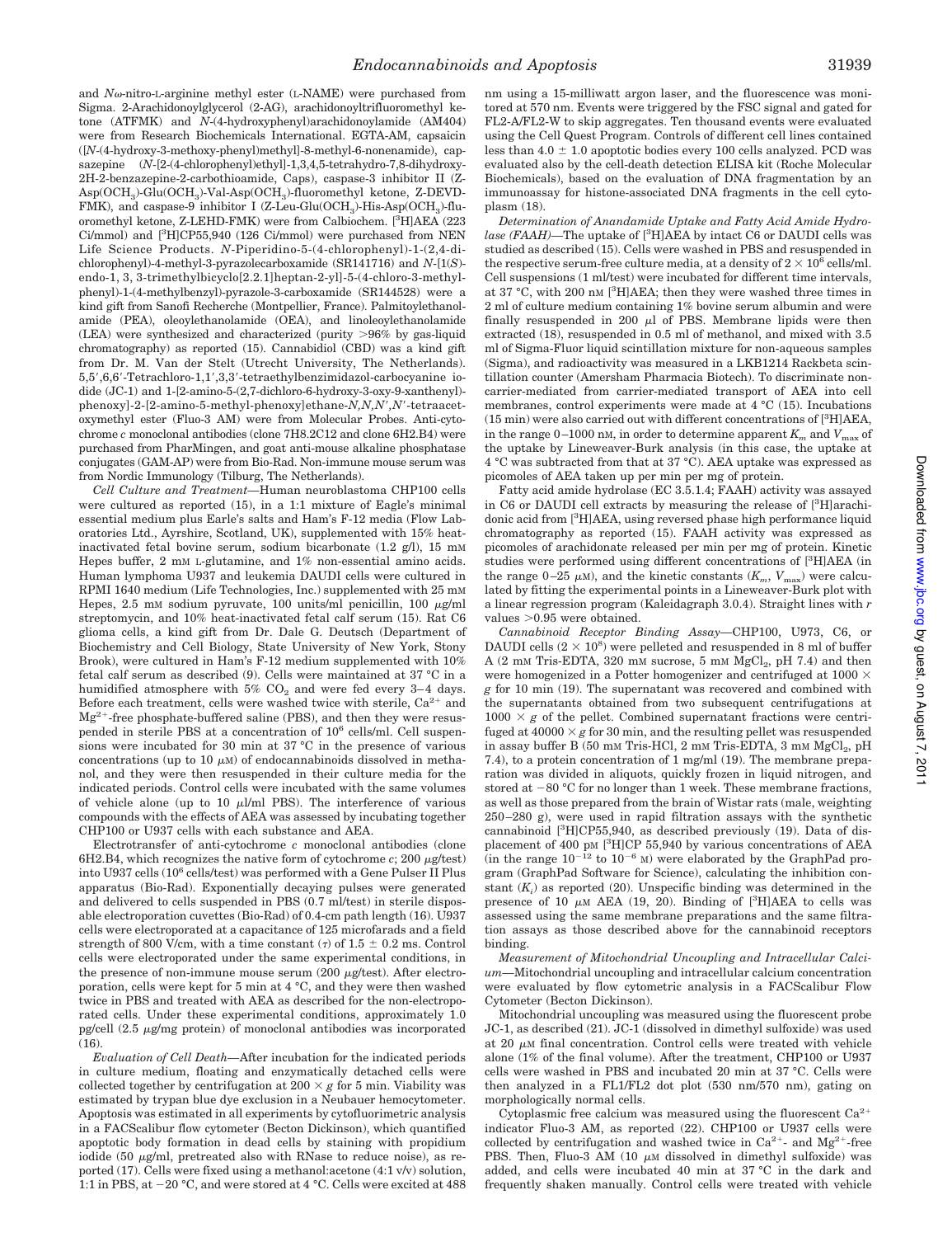alone (1% of the final volume). Cells were then collected by centrifugation and resuspended in culture medium without fetal bovine serum. Fluo-3 AM fluorescence was recorded on a linear scale at 530 nm (bandwidth 30 nm), at a flow rate of approximately 1000 cells/s. Mean fluorescence values for 3000 events were registered every 10 s. Changes in mean fluorescence were plotted *versus* time.

*Immunochemical Analysis—*SDS-polyacrylamide gel electrophoresis (12%) under reducing conditions and electroblotting onto  $0.45-\mu m$  nitrocellulose filters (Bio-Rad) were performed on cell extracts  $(25 \text{ m/s})$ lane), prepared as reported (23). Prestained molecular mass markers (Bio-Rad) were carbonic anhydrase (37 kDa), soybean trypsin inhibitor (27 kDa), and lysozyme (19 kDa). Immunodetection of cytochrome *c* on nitrocellulose filters was performed with specific anti-cytochrome *c* monoclonal antibodies (clone 7H8.2C12, which recognizes the denatured form of cytochrome *c*), diluted 1:250. Goat anti-mouse immunoglobulins conjugated with alkaline phosphatase (GAM-AP) were used as secondary antibody at 1:2000 dilution. The amount of cytochrome *c* released into the cytosol of CHP100 or U937 cells 8 h after treatment (23) was quantified by enzyme-linked immunosorbent assay (ELISA). Cell extracts  $(25 \text{ µg/well})$  were prepared as reported  $(23)$  and were reacted with anti-cytochrome *c* monoclonal antibodies (clone 7H8.2C12), diluted 1:250. GAM-AP were used as secondary antibody at 1:2000 dilution. Color development of the alkaline phosphatase reaction was recorded at 405 nm, using *p*-nitrophenyl phosphate as substrate (15). The absorbance values of the unknown samples were within the linearity range of the ELISA test, assessed by calibration curves with known amounts of cytochrome *c* (in the range 0–500 ng/well).

*Statistical Analysis—*Data reported in this paper are the mean  $(\pm S.D.)$  of at least three independent determinations, each in duplicate. Statistical analysis was performed by the Student's *t* test, elaborating experimental data by means of the InStat program (GraphPad Software for Science).

#### RESULTS

*AEA-induced PCD Is Not Mediated by CB1 or CB2 Receptors and Is Potentiated by Inhibitors of AEA Degradation—*Treatment of human neuroblastoma CHP100 cells and human lymphoma U937 cells with AEA led to apoptotic body formation in a dose- (Fig. 1*A*) and time- (Fig. 1*B*) dependent manner. Detection by ELISA of DNA fragments in the cell cytosols under the same experimental conditions confirmed the cytofluorimetric data (Fig. 1*C*). Apoptosis at 48 h was significant in both cell lines already at  $0.25 \mu M$  AEA (approximately 2.5-fold over the control) and reached a level of 6.0-fold over the control at  $1 \mu M$ AEA (Fig. 1*A*). These concentrations are in the physiological range (24). Time course experiments showed that  $1 \mu M AEA$ induced a significant increase in apoptotic bodies 24 h after treatment (2.5-fold over the control) and a maximum of 6-fold the control after 48 h (Fig. 1*B*). Unlike AEA, 2-AG and other endocannabinoids failed to induce significant cell death in CHP100 or U937 cells (Table I).

In order to investigate the possible role of cannabinoid receptors on PCD induced in CHP100 or U937 cells by AEA, two specific CBR antagonists were used as follows: SR141716 and SR144528, which bind CB1R and CB2R, respectively (3). Neither SR141716 nor SR144528, even if used at an excess concentration of  $5 \mu$ M, could significantly prevent the AEA-induced toxicity, suggesting that the effect was not mediated by "classical" CB1 or CB2 receptors (Table II). In line with these data, the synthetic cannabinoid  $[{}^{3}H]CP$ 55.940, a high affinity ligand for both CB1 and CB2 receptors (3), did not bind to human neuroblastoma or lymphoma cells, suggesting that they had no functional cannabinoid receptors on their surface (Fig. 2). Instead rat brain, used as a positive control, did bind [ <sup>3</sup>H]CP55.940, which was displaced by AEA (Fig. 2, *inset*) with an inhibition constant  $(K_i = 30 \pm 4 \text{ nm})$  close to that previously reported (20). Either the inhibitor of AEA transporter AM404 (25) or the FAAH inhibitor ATFMK (26), each used at 10  $\mu$ M, significantly increased (up to approximately 180 or 165% of the control, respectively) the AEA toxicity (Table II). On the other hand, actinomycin D and cycloheximide (both at 10  $\mu$ g/ml)



FIG. 1. **Induction of apoptosis by AEA in different cell lines.** AEA induced apoptotic body formation and DNA fragmentation in human neuroblastoma CHP100 cells (*white bars*) and human lymphoma U937 cells (*gray bars*). *A*, the number of apoptotic bodies was measured at 48 h, and *B*, it was measured in cells treated with  $1 \mu M$ AEA. *C*, DNA fragmentation was measured in the same samples as in *B*. Rat glioma C6 cells (*light gray bars*) and human leukemia DAUDI cells (*black bars*) did not show apoptotic body formation or DNA fragmentation under the same experimental conditions.  $*, p > 0.05$  compared with control;  $\S$ ,  $p < 0.01$  compared with control.

reduced AEA-induced PCD in CHP100 cells down to approximately 20 or 30% of the control, respectively (Table II). Superimposable results were observed with the human lymphoma U937 cell line (Table II).

*AEA-induced PCD Is Mediated by Vanilloid Receptors—* CHP100 and U937 cells were able to bind  $[{}^{3}H]AEA$ , according to a saturable process with an apparent affinity constant of  $75 \pm 10$  nm (Fig. 3A). Cold AEA, but not 2-AG, SR141716 or SR144528 (each used at 1  $\mu$ m), displaced 200 nm [<sup>3</sup>H]AEA from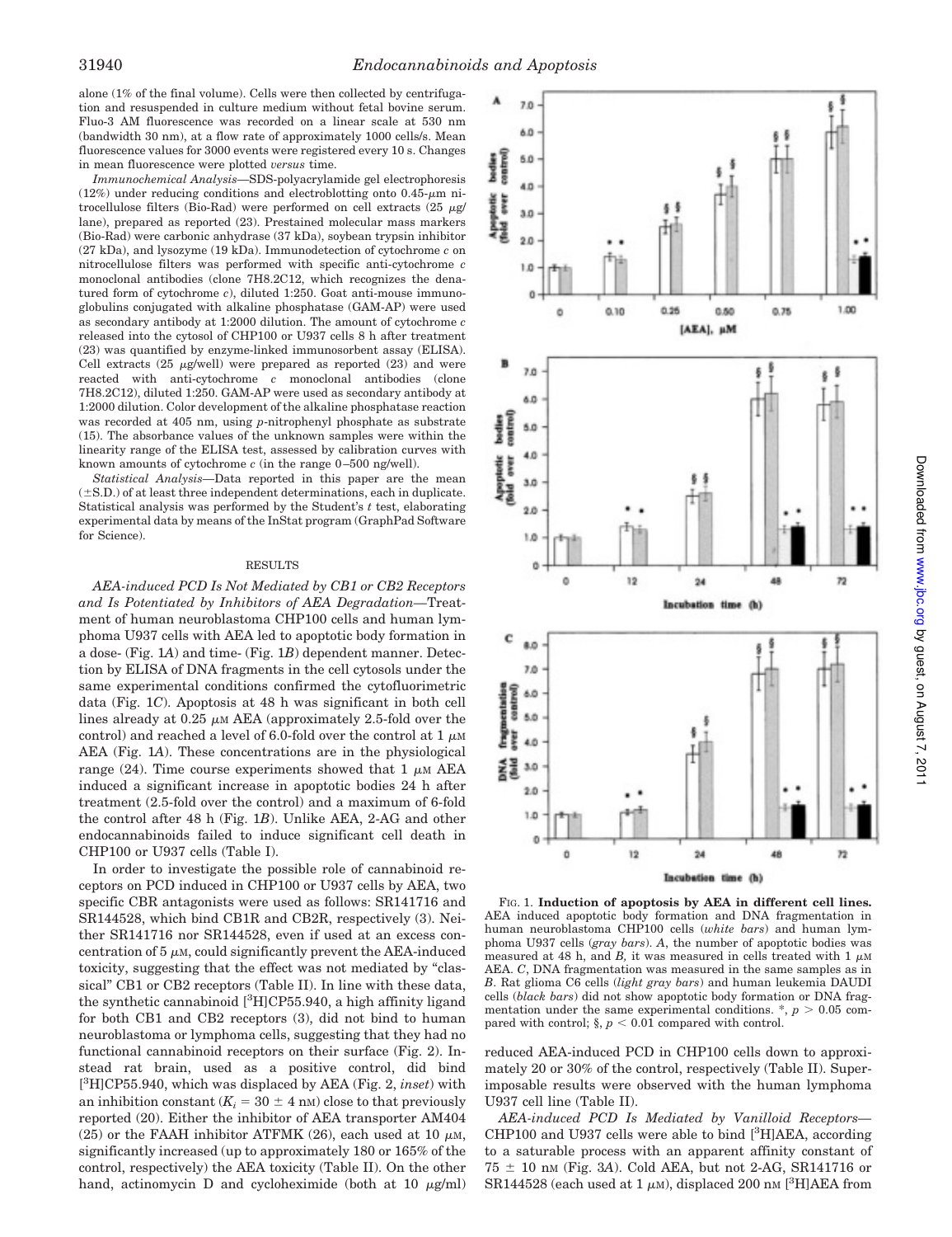## TABLE I

*Effect of AEA analogues on apoptotic body formation, mitochondrial uncoupling and intracellular calcium concentration in CHP100 cells*

Values refer to measurements performed 48 h (apoptotic bodies), 6 h (mitochondrial uncoupling), or 6 min (intracellular calcium) after the addition of each compound. In all analyses, U937 cells showed results superimposable to those obtained with CHP100 cells, omitted for the sake of clarity.

| Compound              | Apoptotic                                                          | Mitochondrial                                                      | Intracellular                                                      |
|-----------------------|--------------------------------------------------------------------|--------------------------------------------------------------------|--------------------------------------------------------------------|
| $(1 \mu M)$           | bodies                                                             | uncoupling                                                         | calcium                                                            |
| None<br>$2-AG$<br>LEA | -fold over<br>control<br>1.0<br>$1.4 \pm 0.2^a$<br>$1.4 \pm 0.2^a$ | -fold over<br>control<br>1.0<br>$1.4 \pm 0.2^a$<br>$1.4 \pm 0.2^a$ | -fold over<br>control<br>1.0<br>$1.4 \pm 0.2^a$<br>$1.3 \pm 0.2^a$ |
| <b>OEA</b>            | $1.3 \pm 0.2^a$                                                    | $1.3 \pm 0.2^a$                                                    | $1.2 \pm 0.2^a$                                                    |
| <b>PEA</b>            | $1.4 \pm 0.2^a$                                                    | $1.2 \pm 0.2^a$                                                    | $1.3 \pm 0.2^a$                                                    |

 $a_p > 0.05$  compared with control.

TABLE II *Effect of various compounds on AEA-induced cell death in human CHP100 and U937 cells*

Values were expressed as percentage of the number of apoptotic bodies induced by  $1 \mu M AEA$  after 48 h (see Fig. 1A). Treatment of either cell line with any of the compounds listed, in the absence of AEA, did not significantly affect cell death under the same experimental conditions.

|                               |                  | Apoptotic bodies |  |
|-------------------------------|------------------|------------------|--|
| Compound                      | <b>CHP100</b>    | U937             |  |
|                               |                  | $\%$             |  |
| None                          | 100              | 100              |  |
| $SR141716(5 \mu M)$           | $85 \pm 9^a$     | $85 \pm 9^a$     |  |
| $SR144528(5 \mu M)$           | $90 \pm 9^a$     | $90 \pm 9^a$     |  |
| AM404 $(10 \mu M)$            | $180 \pm 18^b$   | $175 \pm 18^b$   |  |
| ATFMK $(10 \mu M)$            | $165 \pm 17^{b}$ | $170 \pm 17^{b}$ |  |
| Actinomycin D $(10 \mu g/ml)$ | $20 \pm 2^{b}$   | $25 \pm 3^b$     |  |
| Cycloheximide $(10 \mu g/ml)$ | $30 \pm 3^b$     | $30 \pm 3^b$     |  |
| EGTA-AM $(50 \mu M)$          | $40 \pm 4^{b}$   | $35 \pm 4^b$     |  |
| Cyclosporin A $(10 \mu M)$    | $85 \pm 9^a$     | $85 \pm 9^a$     |  |
| ETYA $(10 \mu M)$             | $50 \pm 5^{b}$   | $40 \pm 4^{b}$   |  |
| MK886 $(10 \mu M)$            | $55 \pm 6^b$     | $45 \pm 5^{b}$   |  |
| Indomethacin (10 $\mu$ M)     | $35 \pm 4^b$     | $30 \pm 3^b$     |  |
| L-NAME $(50 \mu M)$           | $90 \pm 9^a$     | $90 \pm 9^a$     |  |
| CBD $(10 \mu M)$              | $85 \pm 9^a$     | $90 \pm 9^a$     |  |
| Caps $(10 \mu M)$             | $30 \pm 3^b$     | $30 \pm 3^b$     |  |
| Z-DEVD-FMK $(50 \mu M)$       | $25 \pm 3^{b}$   | $20 \pm 2^{b}$   |  |
| Z-LEHD-FMK $(50 \mu M)$       | $30 \pm 3^b$     | $25 \pm 3^{b}$   |  |

 $a_p > 0.05$  compared with AEA-treated samples.

 $p < 0.01$  compared with AEA-treated samples.

the binding site (Fig. 3*B*). Also,  $1 \mu M$  cannabidiol (CBD), a selective antagonist of a newly discovered type of cannabinoid receptor (27), failed to affect the binding of 200 nm  $[<sup>3</sup>H]AEA$  to CHP100 or U937 cells, whereas 1  $\mu$ M capsazepine (Caps), a selective antagonist of vanilloid receptors (28), fully displaced it (Fig.  $3B$ ). Interestingly, 10  $\mu$ M CBD did not protect CHP100 or U937 cells against PCD induced by 1  $\mu$ M AEA, whereas 10  $\mu$ M Caps led to a 30% reduction of apoptotic bodies in both cell lines (Table II). Moreover, when we treated CHP100 or U937 cells with  $1 \mu$ M capsaicin, the physiological agonist of vanilloid receptors (28), we found a 5-fold increase in apoptotic bodies after 48 h, which resembled the effect of 1  $\mu$ M AEA on these cells (Fig. 1*A*).

*Cannabinoid Receptors Prevent AEA-induced PCD—*Rat glioma C6 cells and human leukemia DAUDI cells were found to have a specific AEA transporter, with apparent  $K_m$  and  $V_{\text{max}}$ values for AEA of  $0.15 \pm 0.02$   $\mu$ M and  $40 \pm 4$  pmol·min<sup>-1</sup>·mg protein<sup>-1</sup> (C6 cells) and  $0.10 \pm 0.01$   $\mu$ M and  $150 \pm 15$  $p$ mol·min<sup>-1</sup>·mg protein<sup>-1</sup> (DAUDI cells). FAAH activity, which has been already reported in C6 cells (29), was found to depend on AEA concentration according to a Michaelis-Menten kinetics in these cells and in DAUDI cells (not shown), with apparent  $K_m$  of 5.0  $\pm$  0.5  $\mu$ M and  $V_{\text{max}}$  of 135  $\pm$  15 pmol·min<sup>-1</sup>·mg



FIG. 2. **Analysis of functional cannabinoid receptors in different cell lines.** Binding of the synthetic cannabinoid [3H]CP55.940 (400 pM) to CHP100 (*white bars*), U937 (*gray bars*), C6 (*light gray bars*), and DAUDI (*black bars*) cells and displacement by 0.1  $\mu$ M SR141716, 0.1  $\mu$ M SR144528, or 1  $\mu$ M AEA. Unspecific binding was measured in the presence of 10  $\mu$ M AEA. Values were expressed as percentage of the maximum (100% = 1000  $\pm$  100 cpm). *Inset*, binding of [<sup>3</sup>H]CP55.940 (400 pM) by rat brain membranes and displacement by various concentrations of AEA. Values were expressed as percentage of the maximum  $(100\% = 1000 \pm 100$  cpm). *CTR*, control. \*,  $p < 0.01$  compared with control C6 cells; \*\*,  $p > 0.05$  compared with control C6 cells; \*\*\*,  $p >$ 0.05 compared with control DAUDI cells;  $\S$ ,  $p < 0.01$  compared with control DAUDI cells.

protein<sup>-1</sup> (C6), and 5.0  $\pm$  0.5  $\mu$ M and 450  $\pm$  50 pmol·min<sup>-1</sup>·mg protein<sup>-1</sup> (DAUDI). These kinetic parameters of AEA transporter and FAAH in C6 and DAUDI cells closely resembled those measured in CHP100 or U937 cells, respectively (15). Moreover, C6 cells have been reported to express CB1R on their surface (9), whereas in DAUDI cells the mRNA for the CB2 receptor subtype has been found (30). Consistently, these cells were able to bind  $[{}^{3}H]CP$ 55.940, which was displaced by 0.1  $\mu$ M SR141716 in C6 cells or 0.1  $\mu$ M SR144528 in DAUDI cells and by 1  $\mu$ M AEA in both cell types (Fig. 2). Quite interestingly, neither cell line showed apoptotic body formation or DNA fragmentation when treated with  $1 \mu M$  AEA under the experimental conditions previously tested with CHP100 or U937 cells (Fig. 1). However, at 10  $\mu$ M AEA concentration a 3.5–4.0-fold increase in PCD after 48 h (Table III) was observed, an effect that was enhanced in C6 cells by 1  $\mu$ M SR141716, but not by SR144528, whereas in DAUDI cells the opposite was found (Table III). Inhibition of the AEA transporter by 10  $\mu$ M AM404 almost doubled apoptotic body formation induced by AEA in both cell lines, and this effect was additive to that of SR141716 in C6 cells and of SR144528 in DAUDI cells (Table III). Apoptosis induced by  $10 \mu M$  AEA in C6 or DAUDI cells was reduced to approximately 40% by 10  $\mu$ M Caps, whereas CBD at the same concentration was ineffective (Table III). Remarkably, C6 and DAUDI cells were able to bind [<sup>3</sup>H]AEA (400  $\pm$  40 or 350  $\pm$ 40 cpm respectively, upon incubation with 200 nm [<sup>3</sup>H]AEA), which was fully displaced by 1  $\mu$ M SR141716 + 1  $\mu$ M Caps (C6 cells) or  $1 \mu M$  SR144528 +  $1 \mu M$  Caps (DAUDI cells). Caps alone displaced approximately  $30\%$  [<sup>3</sup>H]AEA from each cell type, under the same experimental conditions.

*AEA Induces Mitochondrial Uncoupling, Intracellular Calcium Rise, and Cytochrome c Release—*AEA led to a dose-de-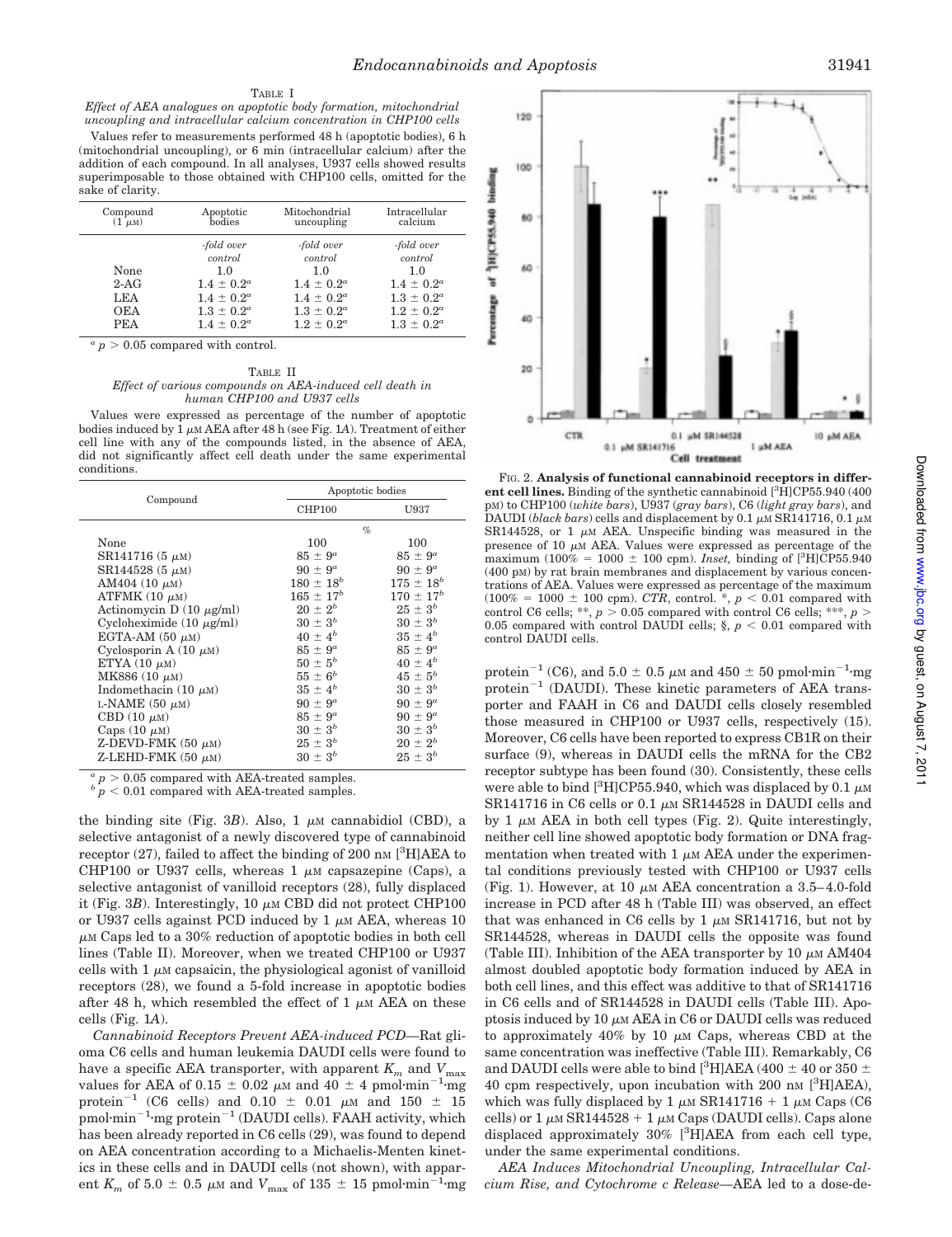

FIG. 3. **Binding of AEA to CHP100 and U937 cells.** *A,* represents the binding of [3H]AEA to CHP100 (*circles*) or U937 (*triangles*) cells. *B*, the effect of (cold) AEA, 2-AG, SR141716, SR144528, CBD, or Caps (each used at  $1 \mu$ M) on the binding of 200 nM <sup>[3</sup>H]AEA to CHP100 (*white bars*) or U937 (*gray bars*) is shown, and values were expressed as percentage of the untreated controls (100% = 170  $\pm$  20 (CHP100) or  $160 \pm 20$  (U937) cpm, respectively). *CTR*, control. \*,  $p < 0.01$  compared with control cells.

pendent mitochondrial uncoupling, which was most evident 6 h after treatment of CHP100 or U937 cells (Table IV). At this time interval, the increase in mitochondrial uncoupling was already significant with  $0.25 \mu M$  AEA, a concentration that also induced significant apoptotic body formation (Fig. 1). Treatment with AEA also caused a dose-dependent and rapid (within 6 min) increase of intracellular calcium concentration (Table IV). Again, AM404 or ATFMK (both at 10  $\mu$ M) significantly potentiated, whereas 10  $\mu$ M Caps inhibited, the effect of AEA on both mitochondrial uncoupling and calcium rise (Table IV). Instead, 2-AG and the other endocannabinoids did not affect mitochondrial integrity or intracellular calcium concentration (Table I). Interestingly, 50  $\mu$ M EGTA-AM, a permeant calcium chelator (31), reduced the number of apoptotic bodies induced

by AEA to approximately 40 or 35% of the control, in CHP100 or U937 cells, respectively (Table II). Also 10  $\mu$ M ETYA or 10  $\mu$ M MK886, specific 5-lipoxygenase inhibitors (32, 33), reduced to approximately 40–50% the pro-apoptotic activity of AEA in both cell lines (Table II). Similar results were observed by treating the cells with 10  $\mu$ M indomethacin, a cyclooxygenase inhibitor (34). Instead, treatment with 10  $\mu$ M cyclosporin A, a mitochondrial permeability transition pore inhibitor (35), or 50  $\mu$ M L-NAME, a nitric oxide synthase inhibitor (20), were ineffective (Table II).

Western blot showed that anti-cytochrome *c* monoclonal antibodies specifically recognized a single immunoreactive band in CHP100 and U937 cell saps, corresponding to a molecular mass of approximately 15 kDa (Fig. 4*A*). These antibodies were used to quantify cytochrome *c* release into cell cytosol by ELISA. Treatment of CHP100 or U937 cells with 1  $\mu$ M AEA led to a 3–3.5-fold increase in cytochrome *c* release after 8 h, an effect that was not prevented by 5  $\mu$ M SR141716, 5  $\mu$ M SR144528, or 10  $\mu$ m CBD (Fig. 4*B*). 10  $\mu$ m AM404 or 10  $\mu$ m ATFMK enhanced cytochrome *c* release up to approximately 5-fold over the controls, whereas 10  $\mu$ M Caps fully inhibited cytochrome  $c$  release induced by 1  $\mu$ M AEA in both cell lines (Fig. 4*B*). 2-AG and the other endocannabinoids did not stimulate cytochrome *c* release in CHP100 or U937 cells, when used at 10  $\mu$ M (Fig. 4*B* and data not shown). Electrotransfer of anti-cytochrome *c* monoclonal antibodies into U937 cells reduced the number of apoptotic bodies induced by 1  $\mu$ M AEA after 24 h, from 2.8-fold (Fig. 1*B*) to 1.3-fold over the controls, whereas non-immune mouse serum under the same experimental conditions was ineffective. Since the release of cytochrome *c* can trigger an apoptotic caspase cascade (23, 36, 37), we tested the effect of inhibitors of caspase-3 and caspase-9 on AEA-induced PCD. Table II shows that the caspase-3 inhibitor Z-DEVD-FMK or the caspase-9 inhibitor Z-LEHD-FMK, each used at 50  $\mu$ M, reduced PCD induced by 1  $\mu$ M AEA in CHP100 or U937 cells to 20–30% of the controls.

# DISCUSSION

We have shown that AEA can induce apoptotic body formation and DNA fragmentation, hallmarks of PCD, in human neuronal and immune cells through a pathway involving rise in intracellular calcium, mitochondrial uncoupling, and cytochrome *c* release. Activation of the arachidonate cascade and of the caspase cascade are critical steps in the death program. The pro-apoptotic activity of AEA was observed at physiological concentrations of this compound (24). Unlike AEA, other structurally related and biologically active endocannabinoids, such as 2-AG, LEA, OEA, and PEA (1–3), were unable to force cells into PCD under the same experimental conditions (Table I), ruling out the possibility that the observed effects of AEA were due to unspecific cell poisoning. Since 2-AG may release arachidonate through FAAH activity faster than AEA (38), the lack of pro-apoptotic activity of this compound rules out the possibility that AEA-induced PCD might be due to arachidonate, as reported for U937 cells (39). Consistently, inhibition of FAAH by ATFMK potentiated, instead of reducing, the apoptotic activity of AEA (Table II). Also inhibition of AEA degradation by blocking its uptake enhanced AEA-induced PCD (Table II). Since a slower degradation leads to an increased concentration of AEA in the extracellular matrix, these findings suggest that the pro-apoptotic activity of AEA is mediated by a target molecule on the cell surface. Indeed, [3H]AEA binds to CHP100 and U937 cell membranes (Fig. 3*A*). However, in these cell lines a different binding site must be involved because the "classical" CB1 or CB2 receptors are not present (Fig. 2). Previous reports have shown that AEA can bind and modulate receptors other than CB1R and CB2R (40), and recently a CB receptor for AEA,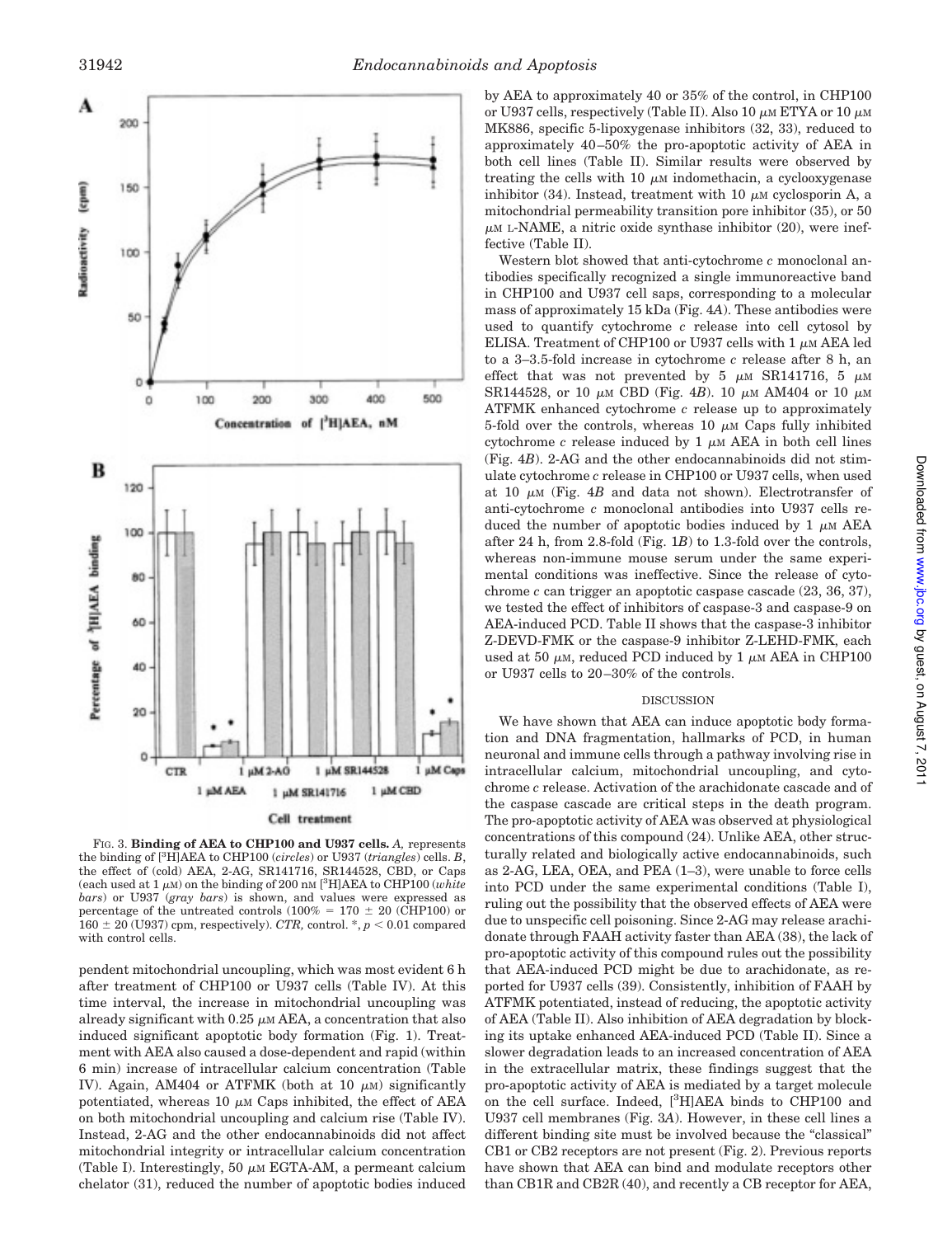## *Endocannabinoids and Apoptosis* 31943

### TABLE III

*Effect of various compounds on AEA-induced cell death in rat C6 and human DAUDI cells*

Values in parentheses represent percentage of AEA-treated samples. Treatment of either cell line with any of the compounds listed, in the absence of AEA, did not significantly affect cell death under the same experimental conditions.

|                                                              | Apoptotic bodies    |                       |  |
|--------------------------------------------------------------|---------------------|-----------------------|--|
| Sample                                                       | C6                  | <b>DAUDI</b>          |  |
|                                                              | -fold over control  |                       |  |
| Control                                                      | 1                   | 1                     |  |
| AEA $(10 \mu M)$                                             | $3.5 \pm 0.4$       | $4.0 \pm 0.4$         |  |
|                                                              | (100)               | (100)                 |  |
| AEA (10 $\mu$ m) + SR141716 (1 $\mu$ m)                      | $6.2 \pm 0.6^a$     | $4.6 \pm 0.5^{b}$     |  |
|                                                              | (177)               | (115)                 |  |
| AEA (10 $\mu$ m) + SR144528 (1 $\mu$ m)                      | $3.9 \pm 0.4^b$     | $7.2 \pm 0.7^a$       |  |
|                                                              | (111)               | (180)                 |  |
| AEA (10 $\mu$ m) + AM404 (10 $\mu$ m)                        | $6.3 \pm 0.6^a$     | $7.0 \pm 0.7^{\circ}$ |  |
|                                                              | (180)               | (175)                 |  |
| AEA (10 $\mu$ m) + SR141716 (1 $\mu$ m) + AM404 (10 $\mu$ m) | $9.5 \pm 1.0^{a,c}$ | $7.8 \pm 0.8^{a,d}$   |  |
|                                                              | (271)               | (195)                 |  |
| AEA (10 $\mu$ m) + SR144528 (1 $\mu$ m) + AM404 (10 $\mu$ m) | $7.0 \pm 0.7^{a,d}$ | $11.4 \pm 1.0^{a,c}$  |  |
|                                                              | (200)               | (285)                 |  |
| AEA (10 $\mu$ m) + CBD (10 $\mu$ m)                          | $3.7 \pm 0.4^b$     | $4.5 \pm 0.5^{b}$     |  |
|                                                              | (106)               | (112)                 |  |
| AEA (10 $\mu$ m) + Caps (10 $\mu$ m)                         | $1.5 \pm 0.2^a$     | $1.7 \pm 0.2^a$       |  |
|                                                              | (43)                | (42)                  |  |

 $a_p < 0.01$  compared with AEA-treated samples.

 $b \, p > 0.05$  compared with AEA-treated samples.

 $c_p$  , 0.01 compared with AEA + AM404-treated samples.<br>  $d_p > 0.05$  compared with AEA + AM404-treated samples.

|--|--|

*Effect of AEA on mitochondrial uncoupling and intracellular calcium concentration in human CHP100 and U937 cells* Values refer to measurements performed 6 h (mitochondrial uncoupling) or 6 min (intracellular calcium) after the addition of each compound.

| Compound                             | Mitochondrial uncoupling |                      | Intacellular calcium |                     |
|--------------------------------------|--------------------------|----------------------|----------------------|---------------------|
|                                      | CHP100                   | U937                 | CHP100               | U937                |
|                                      | -fold over control       |                      | -fold over control   |                     |
| None                                 | 1.0                      | 1.0                  | 1.0                  | 1.0                 |
| AM404 $(10 \mu M)$                   | $1.0 \pm 0.1^a$          | $1.2 \pm 0.1^a$      | $1.1 \pm 0.1^a$      | $1.0 \pm 0.1^a$     |
| ATFMK $(10 \mu M)$                   | $1.2 \pm 0.1^a$          | $1.1 \pm 0.1^a$      | $1.0 \pm 0.1^a$      | $1.2 \pm 0.1^a$     |
| Caps $(10 \mu M)$                    | $1.0 \pm 0.1^a$          | $1.2 \pm 0.1^a$      | $1.1 \pm 0.1^a$      | $1.0 \pm 0.1^a$     |
| AEA $(0.25 \mu M)$                   | $2.3 \pm 0.3^b$          | $2.4 \pm 0.3^b$      | $2.4 \pm 0.3^b$      | $2.3 \pm 0.3^b$     |
| AEA $(0.50 \mu M)$                   | $4.5 \pm 0.5^b$          | $4.0 \pm 0.4^b$      | $2.2 \pm 0.3^b$      | $2.4 \pm 0.3^b$     |
| $AEA$ (1 $\mu$ M)                    | $6.3 \pm 0.6^b$          | $5.7 \pm 0.6^b$      | $3.0 \pm 0.3^b$      | $3.2 \pm 0.3^b$     |
| AEA $(1 \mu M)$ + AM404 $(10 \mu M)$ | $10.3 \pm 0.9^{b,c}$     | $10.9 \pm 0.9^{b,c}$ | $5.0 \pm 0.5^{b,c}$  | $5.3 \pm 0.5^{b,c}$ |
| AEA $(1 \mu M)$ + ATFMK $(10 \mu M)$ | $10.2 \pm 0.2^{b,c}$     | $10.3 \pm 0.2^{b,c}$ | $5.2 \pm 0.5^{b,c}$  | $5.0 \pm 0.5^{b,c}$ |
| AEA $(1 \mu M)$ + Caps $(10 \mu M)$  | $1.2 \pm 0.1^{a,d}$      | $1.0 \pm 0.1^{a,d}$  | $1.1 \pm 0.1^{a,d}$  | $1.2 \pm 0.1^{a,d}$ |

*a*  $p > 0.05$  compared with control.

*b*  $p < 0.01$  compared with control.

 $c \frac{p}{p} < 0.05$  compared with AEA (1  $\mu$ M).<br>  $d \frac{p}{p} < 0.01$  compared with AEA (1  $\mu$ M).

distinct from type 1 or type 2, has been described in endothelial cells (27). However, this new CB receptor was not expressed in CHP100 or U937 cells, because its selective antagonist CBD  $(27)$  was ineffective on [<sup>3</sup>H]AEA binding (Fig. 3*B*) and on AEAinduced PCD (Table II). On the other hand, it is becoming increasingly evident that AEA behaves as a full agonist at human vanilloid receptors (28, 41), whose activation can induce apoptosis in neuronal (42) and immune (43) cells. Therefore, the possibility that the pro-apoptotic activity of AEA might occur through this receptor was investigated. Indeed, it was found that capsazepine, a selective antagonist of VR (28), prevented [3H]AEA binding to CHP100 or U937 cells (Fig. 3*B*) and inhibited AEA-induced PCD (Table II), whereas the VR agonist capsaicin (28) mimicked the pro-apoptotic activity of AEA in these cells. Altogether, these findings suggest that AEA-induced PCD was mediated by vanilloid receptors. It should be stressed that this hypothesis is consistent with the observation that 2-AG and the other endocannabinoids did not promote PCD (Table I), because these compounds do not activate vanilloid receptors (28) or have a much lower potency than AEA (44). In this context, it seems noteworthy that AM404 alone was ineffective on PCD, mitochondrial uncoupling, intracellular calcium concentration, or cytochrome *c* release from cells, although it did potentiate the effect of AEA (Tables II–IV and Fig. 4*B*). These findings suggest that AM404 was unable to activate directly human VR, at variance with a previous report suggesting that it is an agonist for rat VR (41).

A major finding of this investigation is that CB1R or CB2R antagonists, SR141716 or SR144528, were ineffective in CHP100 or U937 cells, which lack cannabinoid receptors (Fig. 2), but they did potentiate AEA-induced PCD in C6 or DAUDI cells (Table III). In fact, these cells express functional CB1 or CB2 receptors, respectively (Fig. 2), and were able to bind larger amounts of  $[{}^3H]$ AEA than CHP100 or U937 cells. Capsazepine displaced approximately  $30\%$  [<sup>3</sup>H]AEA from C6 or DAUDI cells, suggesting that the remaining 70% was bound to CB receptors. Remarkably, capsazepine prevented AEA-induced PCD in these cells in a way fully analogous to that observed in CHP100 or U937 cells (Table III), suggesting that vanilloid receptors mediate the pro-apoptotic activity of AEA also in C6 and DAUDI cells. As a matter of fact, specific vanilloid responses have been described in C6 cells (45). Like in CHP100 or U937 cells, cannabidiol was ineffective on the proapoptotic activity of AEA in C6 or DAUDI cells, ruling out that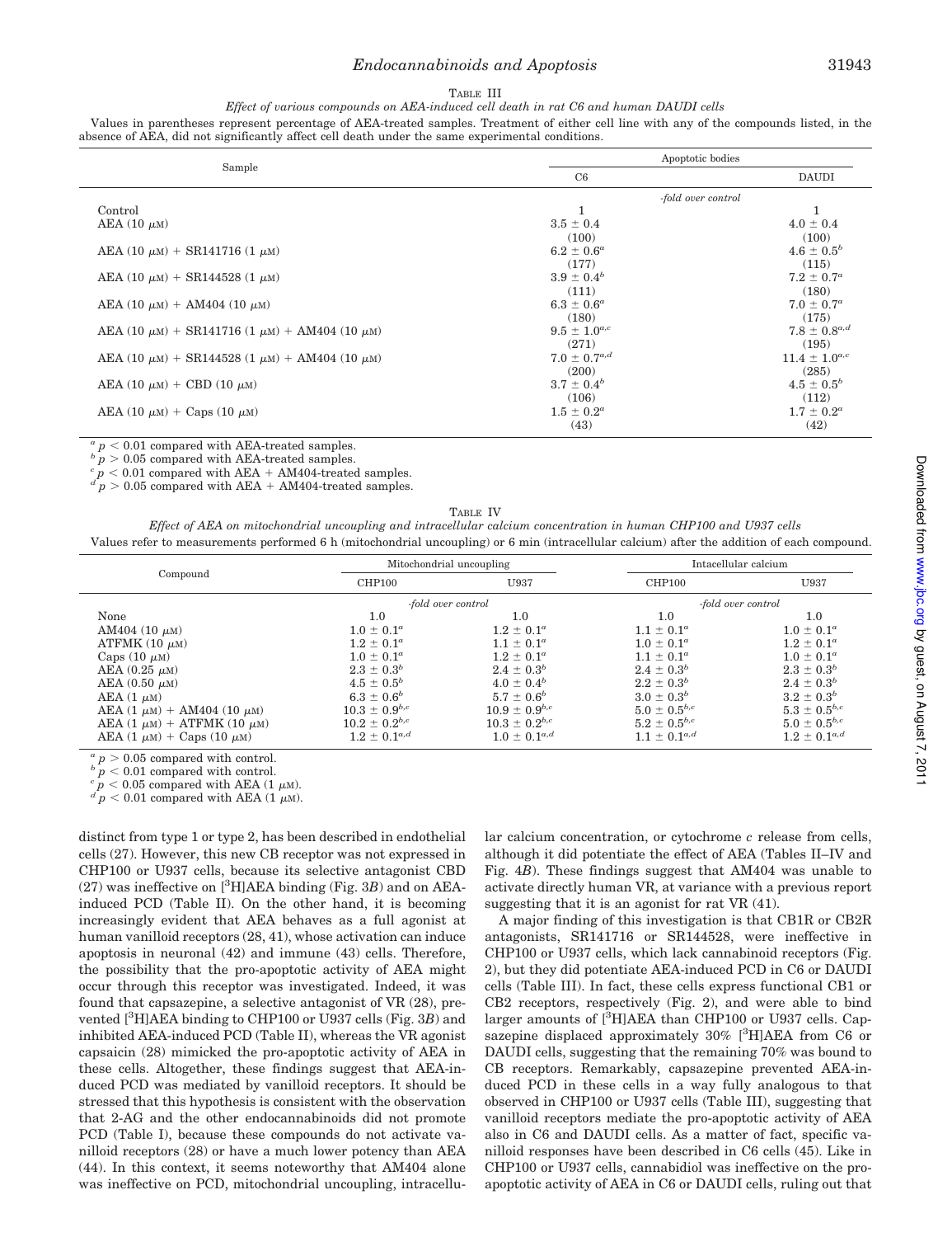

FIG. 4. **Effect of AEA on cytochrome** *c* **release from CHP100 and U937 cells.** *A* shows Western blot analysis of cytochrome *c* in cell homogenates (25 <sup>m</sup>g/lane). The *arrow* indicates the expected molecular size for cytochrome *c*. Molecular mass markers are shown on the *right-hand* side. B shows the effect of 1  $\mu$ M AEA, in the absence or in the presence of 5  $\mu$ M SR141716, 5  $\mu$ M SR144528, 10  $\mu$ M AM404, 10  $\mu$ M ATFMK, 10  $\mu$ M CBD, or 10  $\mu$ M Caps, on cytochrome *c* release from CHP100 (*white bars*) or U937 (*gray bars*) cells, as determined by ELISA at 405 nm (see "Experimental Procedures"). Treatment of either cell line with any of the compounds listed, in the absence of AEA, was ineffective under the same experimental conditions. *CTR*, control. \*,  $p < 0.01$  compared with control cells; \*\*,  $p > 0.05$  compared with control cells; #,  $p > 0.05$  compared with AEA-treated cells;  $\S, p < 0.05$  compared with AEA-treated cells;  $\mathcal{Q}, p < 0.01$  compared with AEA-treated cells.

the new "endothelial" CBR (27) might be involved. On the other hand, it seems noteworthy that the ability of C6 or DAUDI cells to degrade AEA through intracellular uptake and degradation by FAAH was similar to that of CHP100 or U937 cells, respectively. Therefore, it is tempting to speculate that cells bearing functional CB1 or CB2 receptors on their surface are protected against the toxic effects of physiological concentrations of AEA. In C6 or DAUDI cells, the effects on PCD of co-administration of the transporter inhibitor AM404, which increases extracellular concentration of AEA, or of CBR antagonists SR141716 and SR144528, which prevent CBR activation (Table III), support this concept. These findings can be interpreted by suggesting a regulatory loop between CB receptors and the AEA transporter, which has been recently demonstrated in human endothelial cells (13). In this loop, the binding of AEA to CB receptors triggers the activation of AEA uptake by cells, followed by intracellular degradation of AEA by FAAH. Elimination of AEA from the extracellular space might terminate its activity at vanilloid receptors, thus inhibiting the induction of apoptosis. Scheme I summarizes the main features of this model.

PCD of CHP100 or U937 cells induced by AEA was executed through a series of events common to several types of unrelated apoptotic stimuli (46). It involved the following: (i) rise in cytosolic calcium concentration (within 6 min), (ii) uncoupling of mitochondria (within 6 h), and (iii) release of cytochrome *c* (within 8 h). These events required gene expression of proteins necessary for apoptosis, as shown by the protective effect of actinomycin D and cycloheximide (Table II). Consistently with the data on apoptotic body formation and  $[3H] AEA$  binding to cell membranes, (i) capsazepine inhibited the events triggered by AEA, (ii) AM404 or ATFMK potentiated them, and (iii) SR141716, SR144528, or CBD were ineffective (Table IV and Fig. 4*B*). At variance with other types of PCD (47), calcium rise induced by AEA was not acting through activation of nitricoxide synthase, because the nitric-oxide synthase inhibitor L-NAME was ineffective in protecting cells against AEA. Instead, arachidonate degradation by 5-lipoxygenase and cyclooxygenase activities, which might be enhanced as a consequence of a rise in intracellular  $Ca^{2+}$  (32–34), had a role in the process, because the inhibitors ETYA and MK886 significantly inhibited AEA-induced PCD (Table II). It must be mentioned that MK886 can exert lipoxygenase-unrelated effects on mamma-



SCHEME I. **Role of vanilloid receptor and cannabinoid receptor in AEA-induced programmed cell death**. Binding of extracellular AEA to VR triggers a sequence of events starting with a rise in intracellular calcium and followed by activation of cyclooxygenase and lipoxygenase, drop in mitochondrial membrane potential  $(\Delta \psi)$ , release of cytochrome *c,* and activation of caspases, ultimately leading to programmed cell death (apoptosis). Binding of AEA to cannabinoid receptors (*CBR*) activates transporter (*T*)-mediated uptake of AEA and its subsequent cleavage to arachidonic acid and ethanolamine by membrane-bound FAAH. These latter events inhibit the pro-apoptotic activity of AEA.

lian cells (33). However, the observation that ETYA and MK886 yielded the same inhibition of apoptosis seems to rule out the involvement of lipoxygenase-independent pathways. This seems interesting, because formation of arachidonate products unbalances the intracellular redox level and has been implicated in apoptotic death of several cell types (7, 17, 33, 39). In particular, it should be stressed that a function for lipoxygenase in programmed organelle degradation has been recently demonstrated, showing that the enzyme can make pore-like structures in the lipid bilayer (48). This activity might contribute to uncouple directly the mitochondria (Table IV). However, opening of the mitochondrial permeability transition pore (35)